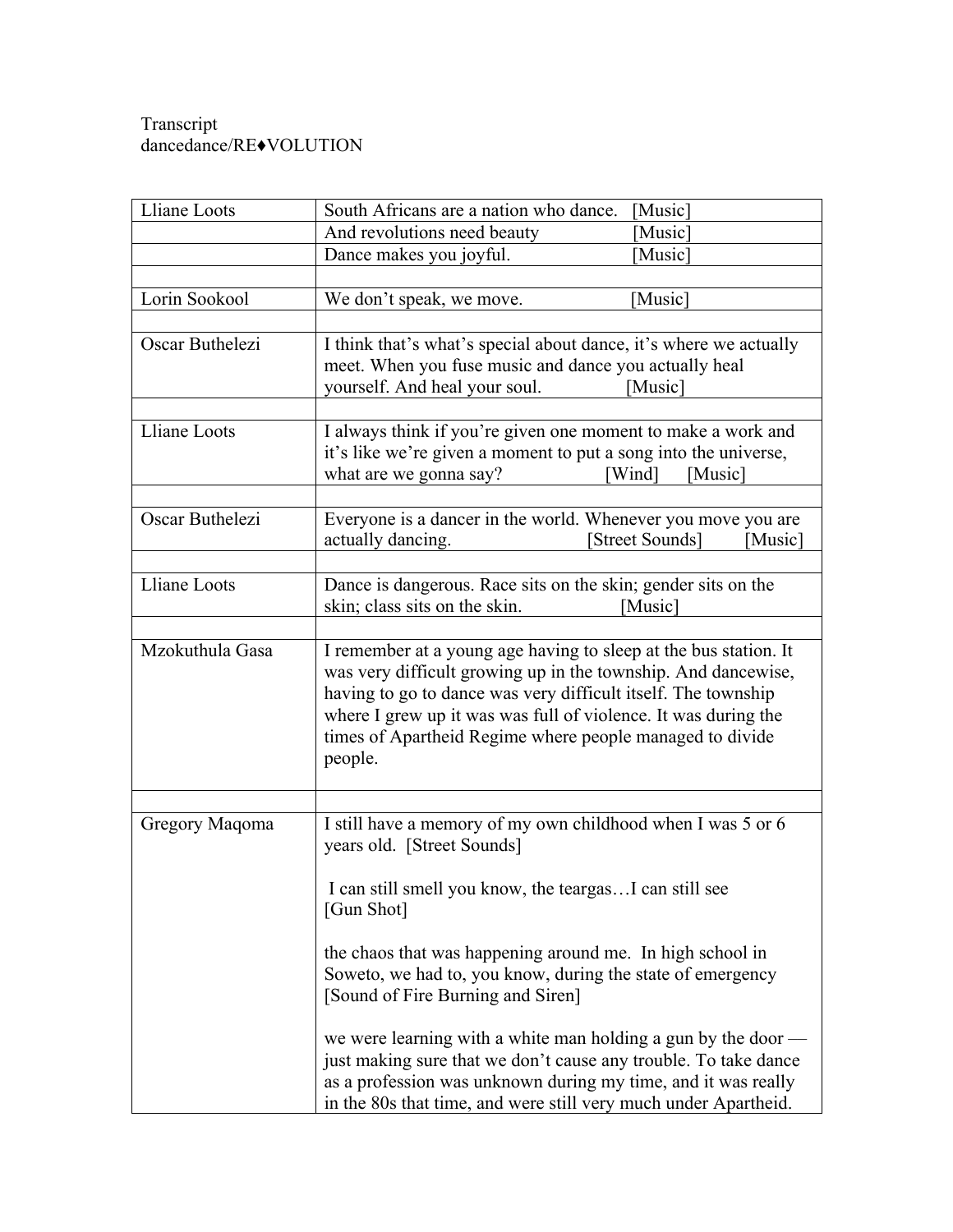| Gregory Maqoma  | [Music]<br>I strongly believe that dance can break cultural barriers. This was<br>a window of opportunity to see that it was possible to use culture<br>and tradition as a weapon to change my own circumstances.                                                                                                                                                                                                                                                                                                                                                                                                                                                                                               |
|-----------------|-----------------------------------------------------------------------------------------------------------------------------------------------------------------------------------------------------------------------------------------------------------------------------------------------------------------------------------------------------------------------------------------------------------------------------------------------------------------------------------------------------------------------------------------------------------------------------------------------------------------------------------------------------------------------------------------------------------------|
|                 |                                                                                                                                                                                                                                                                                                                                                                                                                                                                                                                                                                                                                                                                                                                 |
| Mzokuthula Gasa | Most of my work speaks about  I call it black pain p It<br>speaks about the townships. It speaks about the things that we<br>experience in the township. It speaks about the sometimes the<br>unfairness of the system. So this piece was inspired by this thing<br>— the driving around the township, growing up in the township,<br>the things that I see there —the overcrowding, overcrowded<br>schools, overcrowded hospital, diseases, the killing, the crime.<br>So as you know the piece is called Abangabonwa, which means<br>the unseen. So I created the piece out of those experiences to<br>say, you know for us to grow up to be this age there must be<br>something looking after us.<br>[Music] |
| Mzokuthula Gasa | In our dance company we have people who have a background<br>of Pantsula. We have people who have background of Zulu<br>dance  who have background of Hip Hop, who have<br>background of whatever. We take all these different forms of<br>dance and we put it together. So in in the company we don't<br>have a particular style where we say we stick with this style. We<br>use everyone's different styles so to come up with a very South<br>African language.<br>[Music]                                                                                                                                                                                                                                  |
| Oscar Buthelezi | When I was dancing I never chose that I wanna do African dance<br>styles only but I was versatile enough to actually try and grab as<br>much as I can to other dance elements. So I wanted to actually<br>incorporate all the roads that I've travelled with my father and<br>actually put them onstage. So I tried to take all the good things<br>that he used to show me, and all the obstacles that I've came<br>across with him. So that's why I actually said "Road." So as<br>you're watching you're not gonna see road to success or road of<br>parting or whatever, but you're actually see layers of roads that<br>each and every person can go through.<br>[Music]                                    |
|                 |                                                                                                                                                                                                                                                                                                                                                                                                                                                                                                                                                                                                                                                                                                                 |
| Gregory Maqoma  | My personal work makes a huge reference to memory and<br>history plays a huge rule. In "Exit/Exist" I was interested in a<br>character within a family lineage, and the character that I found<br>was of Chief Maqoma who was my ancestor. It was important<br>for me to respect that and to go and do proper research, and also<br>to find permission and blessings from my own from the leaders<br>within the Xhosa tradition, and also to get also his blessing. So I<br>went also to his grave where a ceremony was conducted by the<br>elders to ask him to bless me.<br>[Music]                                                                                                                           |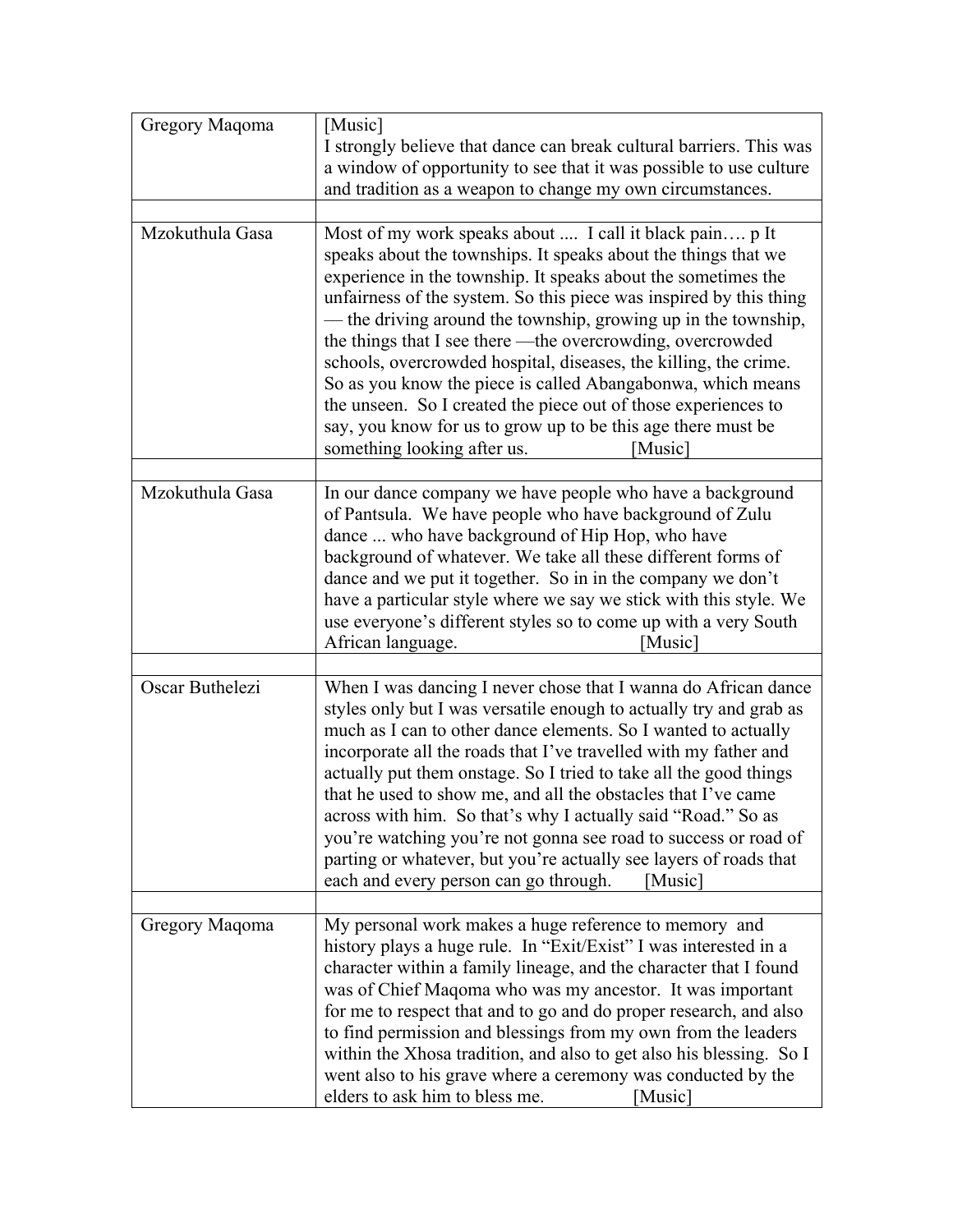| Gregory Maqoma    | And this was a man that was imprisoned twice on Robben<br>Island, and when we speak of Robben Island we talk of the<br>Nelson Mandelas and the political struggles of the $20th$ century,<br>and we forget that there are people that who have fought the<br>struggle before them.                                                                                                                                                                                                                                                                                                                                                                                                                                                                                                                                                                                                                                                                                                                                                                                                                                                                                                                                                                                                                                                                                                                                                                                                                                                                                                                                                                                                                              |
|-------------------|-----------------------------------------------------------------------------------------------------------------------------------------------------------------------------------------------------------------------------------------------------------------------------------------------------------------------------------------------------------------------------------------------------------------------------------------------------------------------------------------------------------------------------------------------------------------------------------------------------------------------------------------------------------------------------------------------------------------------------------------------------------------------------------------------------------------------------------------------------------------------------------------------------------------------------------------------------------------------------------------------------------------------------------------------------------------------------------------------------------------------------------------------------------------------------------------------------------------------------------------------------------------------------------------------------------------------------------------------------------------------------------------------------------------------------------------------------------------------------------------------------------------------------------------------------------------------------------------------------------------------------------------------------------------------------------------------------------------|
|                   |                                                                                                                                                                                                                                                                                                                                                                                                                                                                                                                                                                                                                                                                                                                                                                                                                                                                                                                                                                                                                                                                                                                                                                                                                                                                                                                                                                                                                                                                                                                                                                                                                                                                                                                 |
| Lliane Loots      | I think for me art is activism. You know, the idea that, that we<br>can't pretend that our art is not political. All art is political. If it<br>chooses to be simply art for art's sake, it's still a political choice<br>that an artist is making. 'Cuz I mean the body is the front line of<br>all politics. It's the child who's throwing stones at, you know,<br>the cops. It's being shot. It's being tortured in prison. It's being,<br>you understand oppression through the body. You know, you<br>understand hunger and class through the body. You understand<br>gender through the fact that you wake up as a female and you<br>experience the world differently because you are female, you<br>know. Well, I'm interested in that. I'm interested in that way in<br>which the body can speak about repression, but it can also find,<br>that cathartic, liberation, in the moving and the doing and the<br>telling. I challenged the dancers to think about a space within<br>our city that they connected with, and that they felt spoke to<br>some aspect of one of the stories that was eventually chosen. So<br>for example the opening Sifiso Khumalo, that's Claremont<br>township, where he lives, and that's Zazi Street, which he speaks<br>about in the work. So it's quite a you know, that it connects with<br>a narrative of him doing it. So was the idea of the memories of<br>him growing up as a young boy in a very political area, where<br>there was a lot of in-fighting, political infighting, in the 1980's.<br>And him watching as a young boy of six or seven, watching<br>people being necklaced and burnt alive, which no child should<br>ever have to watch.<br>[Music] |
|                   |                                                                                                                                                                                                                                                                                                                                                                                                                                                                                                                                                                                                                                                                                                                                                                                                                                                                                                                                                                                                                                                                                                                                                                                                                                                                                                                                                                                                                                                                                                                                                                                                                                                                                                                 |
| Nomcebisi Moyikwa | What I usually want to do in my pieces to, for someone to be a<br>witness of an experience. I'm not a person who really pays<br>attention much to my personal experiences. I always want to<br>juxtapose them to the greater context of the world. You need to<br>talk about sexuality. You need to talk about rape. You need to<br>talk about where women are put in the world. You need to put<br>where man are put in the world. There are a lot of black female<br>choreographers who are making work that that speak about the<br>world and how the world is. It's like when you say, they usually<br>say black females are straight to the point.<br>[Music]                                                                                                                                                                                                                                                                                                                                                                                                                                                                                                                                                                                                                                                                                                                                                                                                                                                                                                                                                                                                                                              |
| Lorin Sookool     | So "Her_Ass_Meant," the collaboration between Julia Wilson                                                                                                                                                                                                                                                                                                                                                                                                                                                                                                                                                                                                                                                                                                                                                                                                                                                                                                                                                                                                                                                                                                                                                                                                                                                                                                                                                                                                                                                                                                                                                                                                                                                      |
|                   | and myself, it started when we had discussions about what could<br>we do that was relevant to us right here, right now? I was                                                                                                                                                                                                                                                                                                                                                                                                                                                                                                                                                                                                                                                                                                                                                                                                                                                                                                                                                                                                                                                                                                                                                                                                                                                                                                                                                                                                                                                                                                                                                                                   |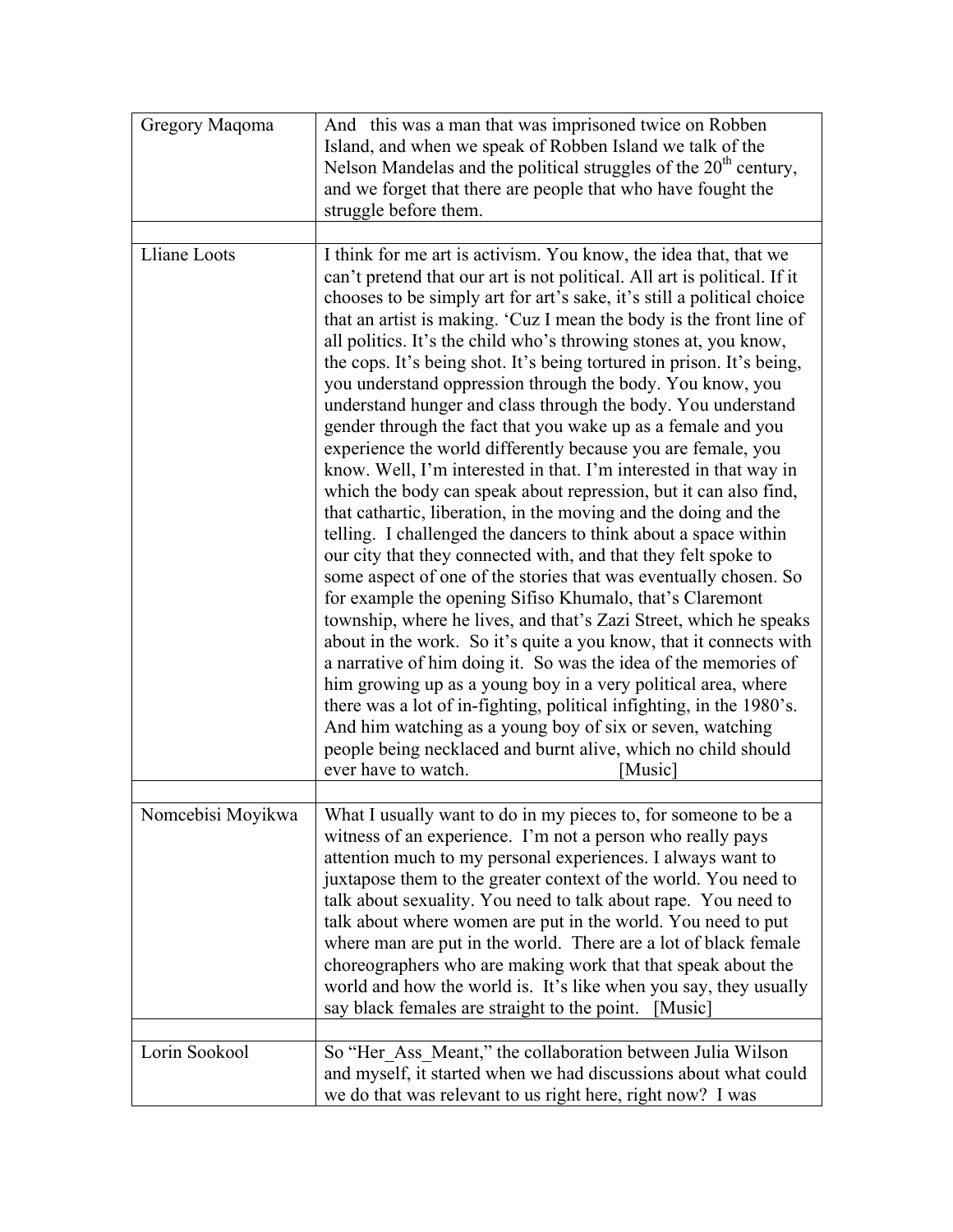|                | walking home and this car with three guys pulled up beside me.<br>Calling me words like, "Hey honey, hey sugar, mmmmm,<br>looking sexy or you know." And at the end, he just said, "Oh<br>well, you're just another bitch anyway." And then he sped off. I<br>was so angry. I just felt I just went hot inside.                                                                                                                                                                                                                                                                                                                                                                                                                                                                                                                                                                                                                                                                                                                                                       |
|----------------|-----------------------------------------------------------------------------------------------------------------------------------------------------------------------------------------------------------------------------------------------------------------------------------------------------------------------------------------------------------------------------------------------------------------------------------------------------------------------------------------------------------------------------------------------------------------------------------------------------------------------------------------------------------------------------------------------------------------------------------------------------------------------------------------------------------------------------------------------------------------------------------------------------------------------------------------------------------------------------------------------------------------------------------------------------------------------|
|                |                                                                                                                                                                                                                                                                                                                                                                                                                                                                                                                                                                                                                                                                                                                                                                                                                                                                                                                                                                                                                                                                       |
| Julia Wilson   | I refuse to let it be okay to be spoken to in these ways, to be<br>addressed in these ways by men who don't know me. And for<br>this to be my experience everyday. I think it's really important to<br>start drawing on our power as women and going actually no we<br>have a place here. We have a voice and we need to speak.<br>[Music]                                                                                                                                                                                                                                                                                                                                                                                                                                                                                                                                                                                                                                                                                                                            |
|                |                                                                                                                                                                                                                                                                                                                                                                                                                                                                                                                                                                                                                                                                                                                                                                                                                                                                                                                                                                                                                                                                       |
| Lorin Sookool  | I have had a waiter tell me he wanted to get me drunk and take<br>advantage of me. What's worse is that a friend later asked if I<br>was fully dressed, and whether my hair was up or down. My<br>friend was dropping me off at home. We sat outside chatting for<br>a bit. Some cops came up and asked us if we were gay, what we<br>were doing, our names, and then proceeded to say that they think<br>they left their pants in my house. This guy kept asking me for my<br>number. Apparently the fact that I said "no," wasn't enough.                                                                                                                                                                                                                                                                                                                                                                                                                                                                                                                           |
|                |                                                                                                                                                                                                                                                                                                                                                                                                                                                                                                                                                                                                                                                                                                                                                                                                                                                                                                                                                                                                                                                                       |
| Gregory Maqoma | Within a situation that is about you, about your identity, you are<br>somehow forced to look deeper and to search for meaning. If<br>you're looking at you know, our situation in the country that not<br>so many people are still open to the idea of homosexuality as<br>part of a system, as part of a community, or as even if you know<br>to the extent of accepting them as human beings, as accepting<br>them as same as anybody, and as capable and they can take<br>leadership in every level. And in most cases be even better at it,<br>because they also understand the suffering that goes with it, the<br>suffering that one has to The isolation that even your own<br>family tends to drive you into, and because one has experienced<br>that, they have a better understanding and an empathy towards<br>other injustices. All of us as human beings, we need to accept<br>each other. Hence my idea about breaking barriers within the<br>traditional forms is important because ultimately I am also<br>dealing with a fact of acceptance. [Music] |
|                |                                                                                                                                                                                                                                                                                                                                                                                                                                                                                                                                                                                                                                                                                                                                                                                                                                                                                                                                                                                                                                                                       |
|                |                                                                                                                                                                                                                                                                                                                                                                                                                                                                                                                                                                                                                                                                                                                                                                                                                                                                                                                                                                                                                                                                       |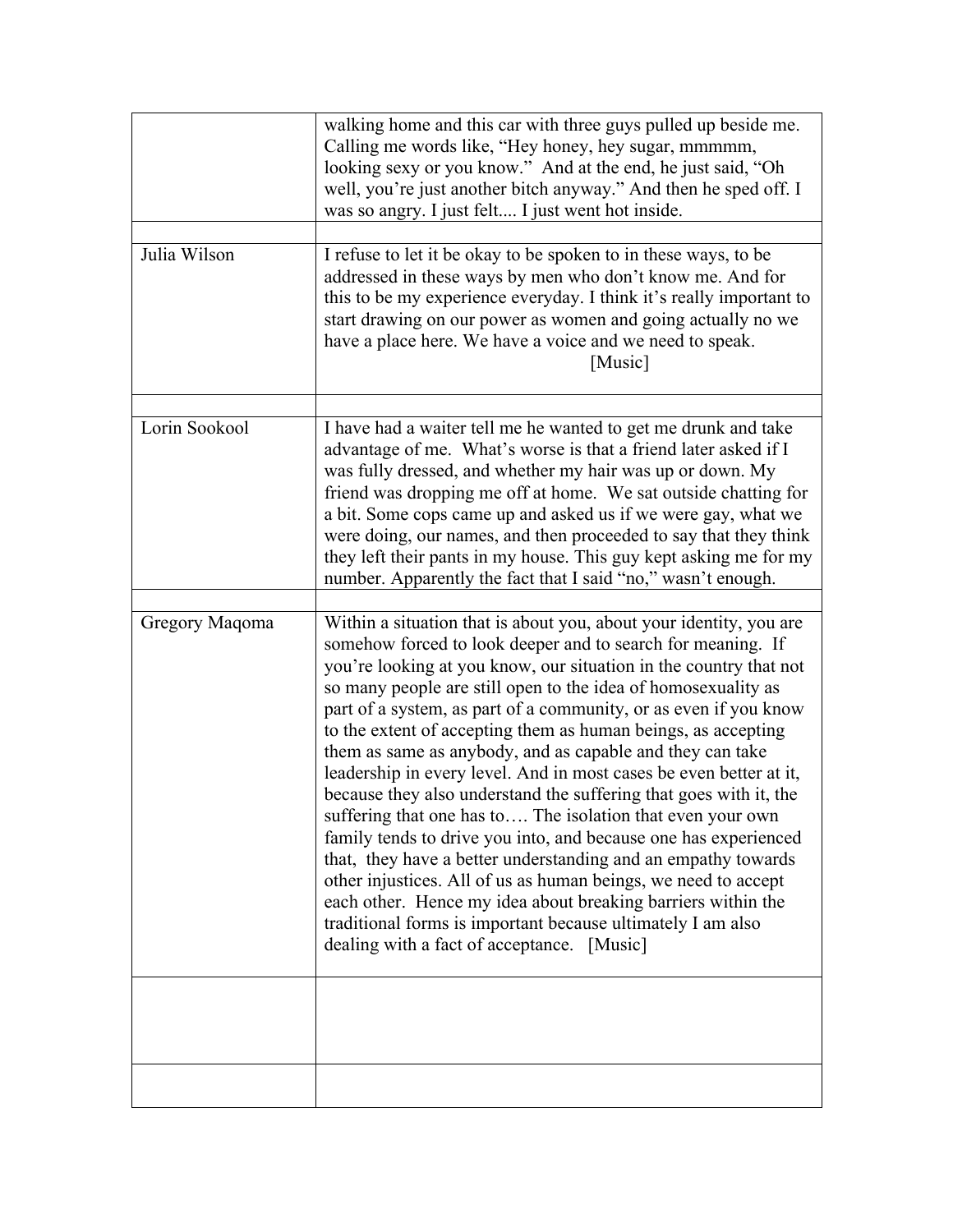| Jay Pather       | My dad who was a political activist at the time, and we were<br>kind of avowedly Black Consciousness, so you know so there<br>was a there was a certain level of political activism and<br>seriousness and <i>gravitas</i> in the home. Curiously didn't take too<br>kindly to a boy dancing. And I think it was not you know To<br>his credit a lot of it came was the pressure from the community<br>at the time. The environment you know, equated dance and men<br>dancing with homosexuality and with gayness. I did this piece<br>Nadaraja, which was about a dance for my father.<br>I got my mother's sari and I tied it around my waist, and I was<br>trying to get this thing on in order to perform for him at this little                                                                                                                                                                                                                                                                                                                                                                                |
|------------------|----------------------------------------------------------------------------------------------------------------------------------------------------------------------------------------------------------------------------------------------------------------------------------------------------------------------------------------------------------------------------------------------------------------------------------------------------------------------------------------------------------------------------------------------------------------------------------------------------------------------------------------------------------------------------------------------------------------------------------------------------------------------------------------------------------------------------------------------------------------------------------------------------------------------------------------------------------------------------------------------------------------------------------------------------------------------------------------------------------------------|
|                  | party we were having. And he had heard about it and stopped me<br>from doing it.                                                                                                                                                                                                                                                                                                                                                                                                                                                                                                                                                                                                                                                                                                                                                                                                                                                                                                                                                                                                                                     |
| Jay Pather       | I took one last fleeting glance at my father. He was staring at<br>me straight into my eyes. He was very cross. [Music]                                                                                                                                                                                                                                                                                                                                                                                                                                                                                                                                                                                                                                                                                                                                                                                                                                                                                                                                                                                              |
| Jay Pather       | So I made this entire piece about that moment when I get<br>stopped, and then I'm allowed to do it very much later. And I<br>think that it's an important piece that I keep going back to about<br>how valuable my life has been since, because I tried to still<br>undercut that and overturn it and you know, become a<br>choreographer. I think those were some of the defining moments<br>in my life that made me understand how my work would be<br>located in sexuality, in politics, in issues of social import and<br>political import.                                                                                                                                                                                                                                                                                                                                                                                                                                                                                                                                                                      |
|                  |                                                                                                                                                                                                                                                                                                                                                                                                                                                                                                                                                                                                                                                                                                                                                                                                                                                                                                                                                                                                                                                                                                                      |
| Athena Mazarakis | The source of my creative work is often personal. It's often<br>based on personal narrative. I suppose for me there's been a<br>journey of trying to engage myself as a gay person. So a lot of<br>the work that I've been dealing with recently, such as my piece<br>"Standing By" deals quite strongly with issues of "corrective"<br>rape." Lesbians have been raped and murdered in order to cure<br>them of their homosexuality. If it's something that deals with the<br>gay body, the black body, it is something that kind of white<br>South Africa very easily pushes aside. And so I chose to make a<br>work about this because the question I wanted to ask is: "How<br>are we standing by and letting this violence occur? How do we?<br>Are we going to be bystanders and just let it happen? Or are we<br>going to take a stand." So I was playing with those words, of<br>"standing by, being on standby, being bystanders." And I felt<br>that there's something about the moment of live performance,<br>[Music]<br>which brings us into the present of that issue that we can't turn<br>away from. |
|                  |                                                                                                                                                                                                                                                                                                                                                                                                                                                                                                                                                                                                                                                                                                                                                                                                                                                                                                                                                                                                                                                                                                                      |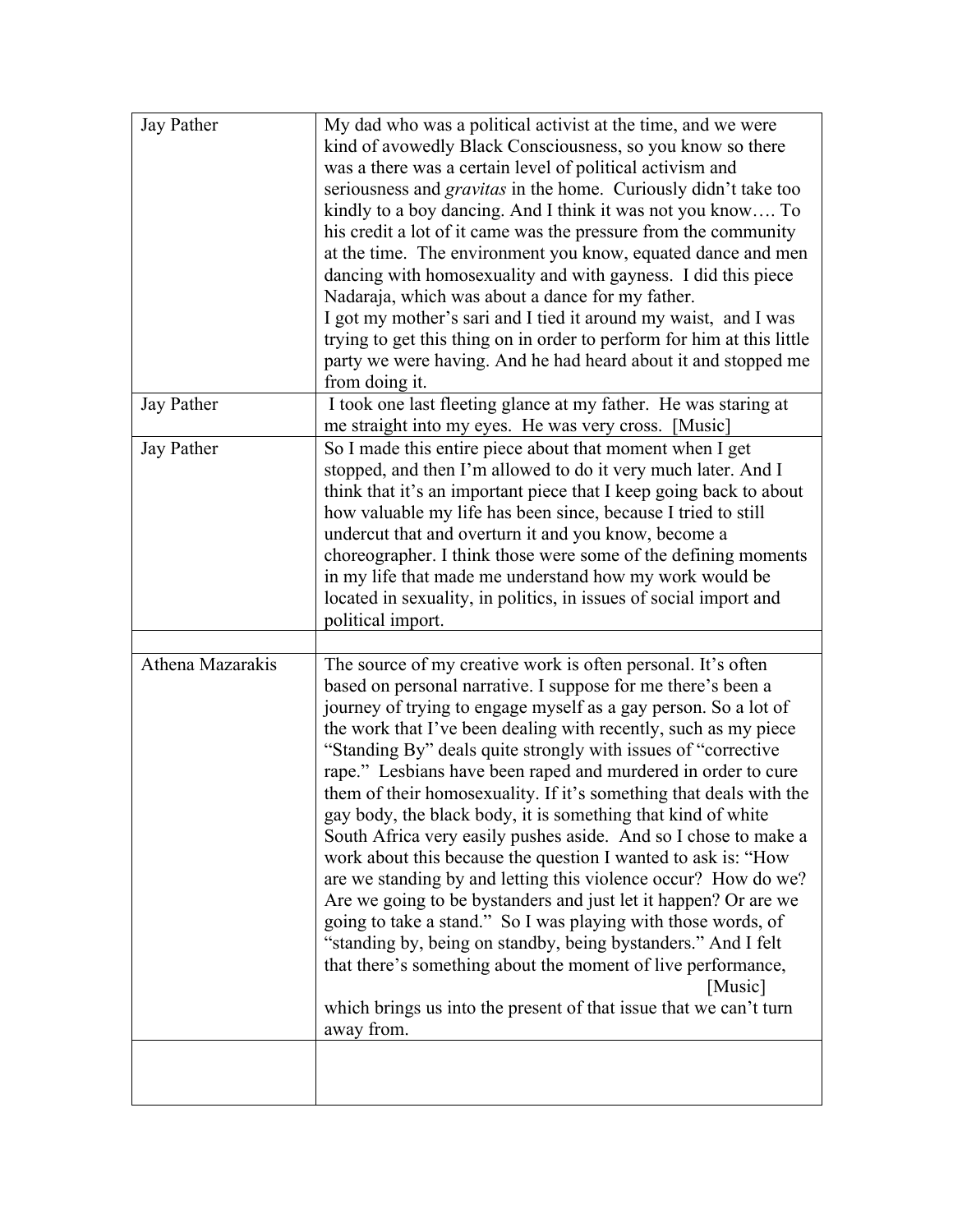| Kamogelo Molobye  | I think "Lipstick" actually was the first ever work that I did that<br>fully dealt with, or that fully tried to tap into my being. And by<br>that I mean being black, and being queer and growing up in a<br>township environment. I have done, I think, two site specific<br>work, and I think the difficulty with site-specific work is that you<br>can't impose choreography into the site. And so in creating that<br>work, myself and Jeanette were looking at the ways in which this<br>black, queer boy can sort of be in a space that is both constricting<br>with regards to architecture, but constricting with regards to<br>institution, and find a way where they could exist and belong<br>without judgment, or perception, or stereotype, or external<br>factors saying who you are. [Music] |
|-------------------|-------------------------------------------------------------------------------------------------------------------------------------------------------------------------------------------------------------------------------------------------------------------------------------------------------------------------------------------------------------------------------------------------------------------------------------------------------------------------------------------------------------------------------------------------------------------------------------------------------------------------------------------------------------------------------------------------------------------------------------------------------------------------------------------------------------|
| Kamogelo Molobye  | I remember seeing this show on television with this tall lady just<br>dancing around in her tutu skirt. And at that point I knew that<br>that was what I wanted to do. Put on my lipstick, play dress-up,<br>put on that tutu skirt and just dance around like she did.<br>[Music] [Street Sounds]                                                                                                                                                                                                                                                                                                                                                                                                                                                                                                          |
| Jay Pather        | To say that I'm an African is both a truth and a wish. I am<br>passionately concerned and involved in all that is, in that which<br>is South African. It's not that I am not concerned about the<br>world, and I'm not concerned about universal issues but my lens<br>is South African. So I guess that makes me African.                                                                                                                                                                                                                                                                                                                                                                                                                                                                                  |
| Mzokuthula Gasa   | My work is pure African contemporary. It's pure, African<br>contemporary. Everything I do bows to Africa.<br>[Music]                                                                                                                                                                                                                                                                                                                                                                                                                                                                                                                                                                                                                                                                                        |
| Mzokuthula Gasa   | Most choreographers wants to impress certain individuals, so<br>they can be in the so-called "global dance world." And where as,<br>with myself to be honest, I stay true to myself. I stay true to the<br>story of my people.                                                                                                                                                                                                                                                                                                                                                                                                                                                                                                                                                                              |
| Jay Pather        | I don't need to have to create for a particular audience. "Body of<br>Evidence" was created for a hospital downtown Johannesburg<br>originally, and then I showed it in different places. And then it<br>went to the Netherlands and it played to quite a diverse audience.<br>And I never felt at any point that I had to change anything.<br>[Music]                                                                                                                                                                                                                                                                                                                                                                                                                                                      |
| Nomcebisi Moyikwa | So if you want to come with the art that's gonna shift you or shift<br>your thinking or engage you in a different way, then that's the art<br>I try to make every, every, every, every day. And because it<br>pushes myself, and not because it makes me feel better. It just<br>opens up new conversations.                                                                                                                                                                                                                                                                                                                                                                                                                                                                                                |